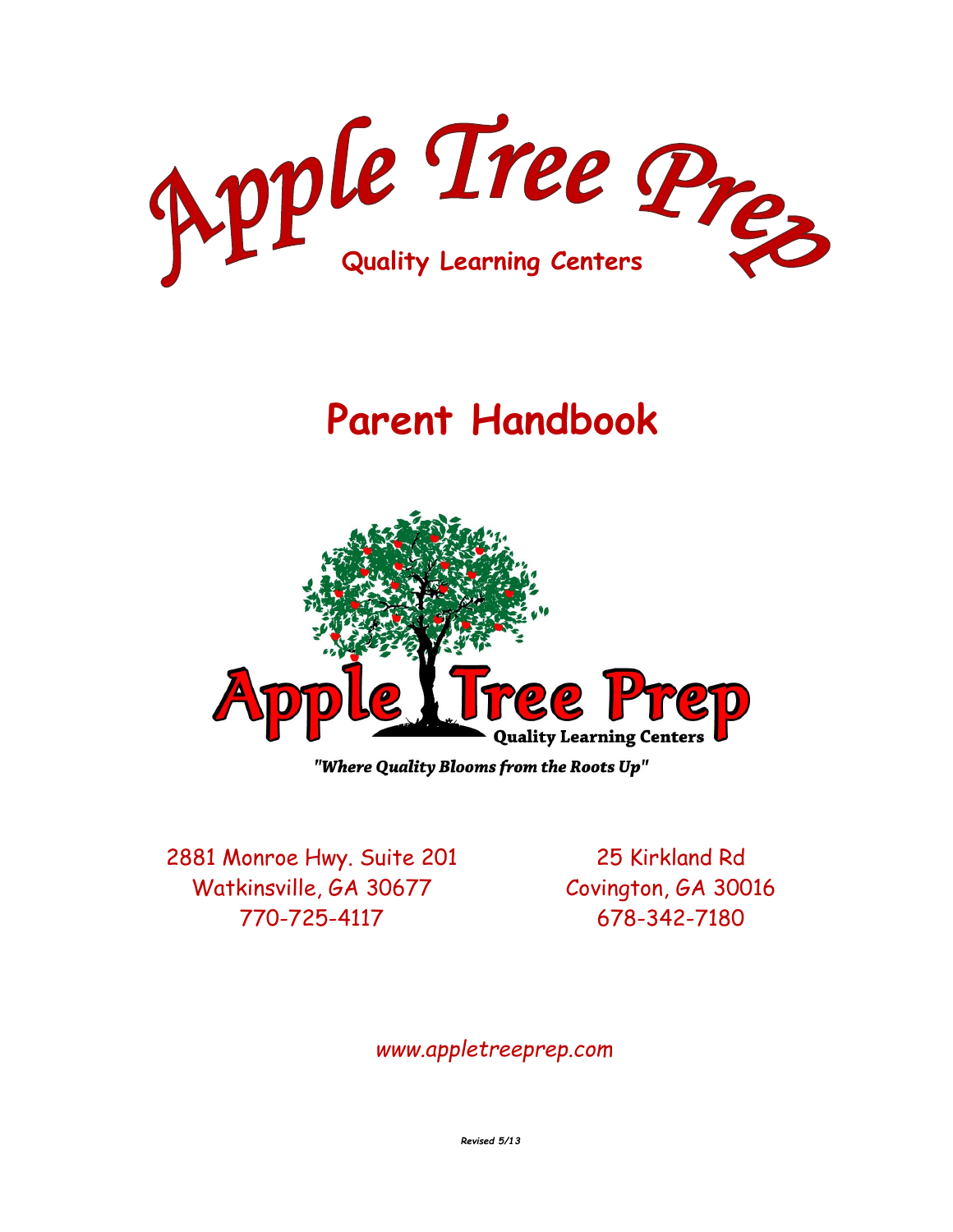Dear Parents,

Thank you for your interest in Apple Tree Prep to meet your childcare needs. Our Parent Handbook covers many very important policies and procedures regarding the care and education of your child.

We welcome you to our early childhood program and are excited you are joining us. We appreciate the confidence you have in our ability to teach and care for your most prized possession; your child.

The best assurance for the success of your child's experiences is the close cooperation, interaction, and understanding of both parents and staff. Our curriculum has been planned for the children with the goal of helping them in their mental, emotional, social and physical development. This is accomplished by a well-rounded program of guided free play, structured class time, many social experiences and special guest visits. We welcome your questions, comments and suggestions.

Sincerely,

Katrina Bruner Program Director



# *Our Philosophy…*

We believe all children need to have opportunities to learn and develop to their full potential. We believe it is important to have a safe, developmentally appropriate environment that encourages socialization skills, independence, and a positive self-image where children can develop at their own pace. Apple Tree Prep is committed to serving the families and community by providing support and encouragement in a safe, healthy, nurturing environment.

# *"Where Children Bloom From The Roots Up"* **Contents**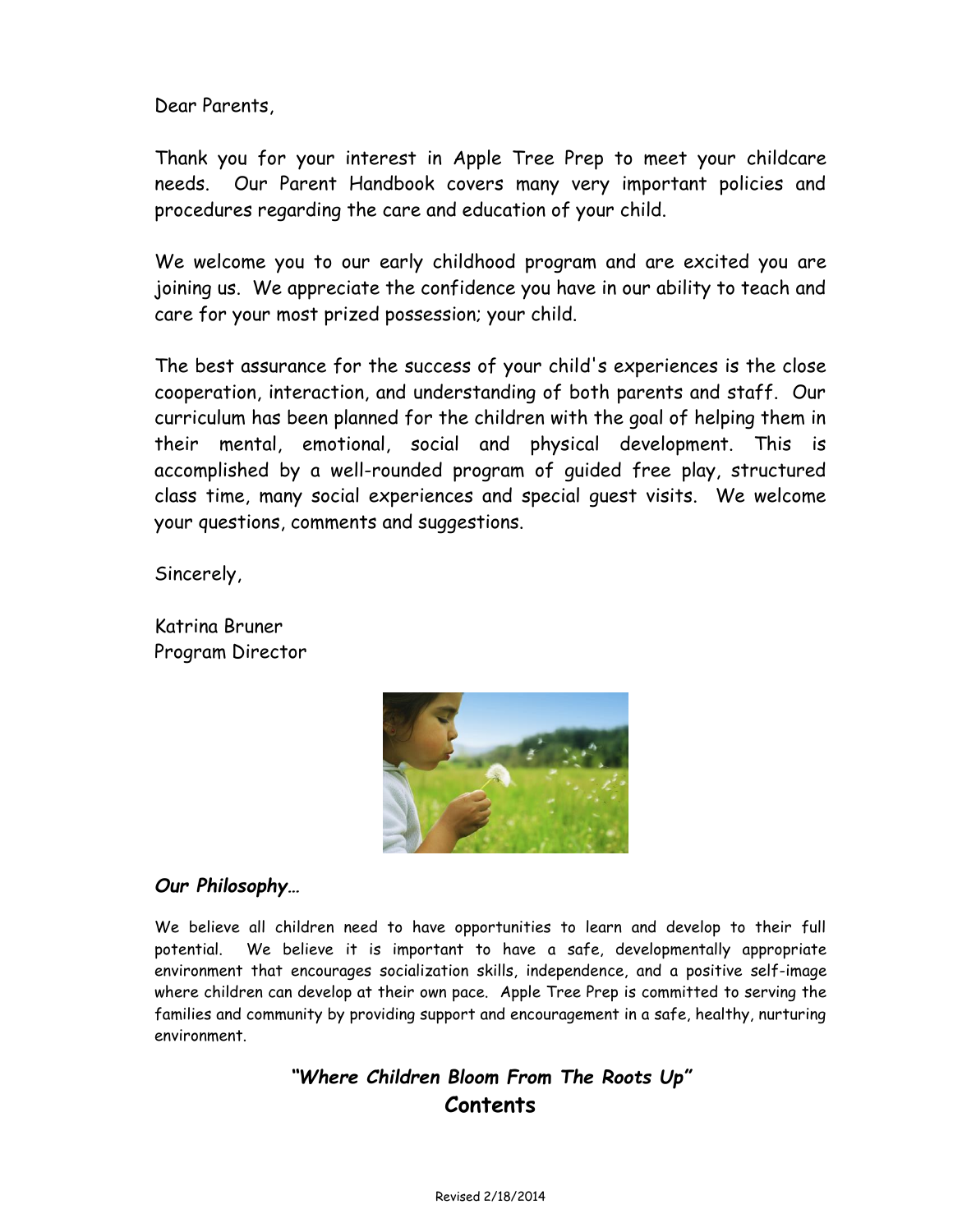| <b>Enrollment</b>                 |                                              | 4  |
|-----------------------------------|----------------------------------------------|----|
|                                   | Special Needs / Inclusion                    |    |
|                                   | Hours of Operation                           |    |
| Programs                          |                                              | 5  |
|                                   | Meals and Snacks                             |    |
|                                   | Allergy Alerts                               |    |
|                                   | Curriculum                                   |    |
|                                   | Extra-Curricular Activities                  |    |
|                                   | Infant / Toddler                             |    |
|                                   | Preschool                                    |    |
|                                   | School-Age                                   |    |
|                                   | Promotion of Children                        |    |
|                                   | Developmental Assessments                    |    |
|                                   | Multiculturalism                             |    |
|                                   | Language and Literacy                        |    |
|                                   | Extra-Curricular                             |    |
|                                   | Outside Time                                 |    |
|                                   | Toilet Training                              |    |
|                                   | Clothing and Personal Belongings             |    |
|                                   | Rest Time                                    |    |
|                                   | Birthdays / Celebrations                     |    |
|                                   | Media                                        |    |
|                                   | Arrival and Departure                        | 10 |
|                                   | Designated Pick Ups                          |    |
|                                   | Late Pick-Up                                 |    |
|                                   | Transportation                               |    |
|                                   | <b>Emergency Situations</b>                  | 11 |
|                                   | Emergency / Weather Closings                 |    |
| <b>Financial Responsibilities</b> |                                              | 12 |
|                                   | Vacation                                     |    |
|                                   | Tuition Rates                                |    |
|                                   | <b>Tuition Policies</b>                      |    |
|                                   | Return Checks                                |    |
|                                   | Tax Statements                               |    |
|                                   | Withdrawal and Disenrollment                 |    |
|                                   | <b>Health and Wellness</b>                   | 13 |
|                                   | Health Screenings                            |    |
|                                   | Immunizations                                |    |
|                                   | Illness                                      |    |
|                                   | Medication                                   |    |
|                                   | Accidents and Incidents                      |    |
|                                   | <b>Emergency Medical Procedures</b>          |    |
|                                   |                                              |    |
|                                   | <b>Biting</b>                                |    |
|                                   |                                              |    |
|                                   | Positive Guidance<br><b>General Policies</b> | 15 |
|                                   | Communication                                |    |
|                                   |                                              |    |
|                                   | Child Abuse Reporting                        |    |
|                                   | <b>Parent Involvement</b>                    | 16 |
|                                   | Parent Resource Room                         |    |
|                                   | Advisory Committee                           |    |
|                                   | Communication                                |    |
|                                   | Discipline and Guidance                      |    |
|                                   | Right To Access<br>Photo Release             |    |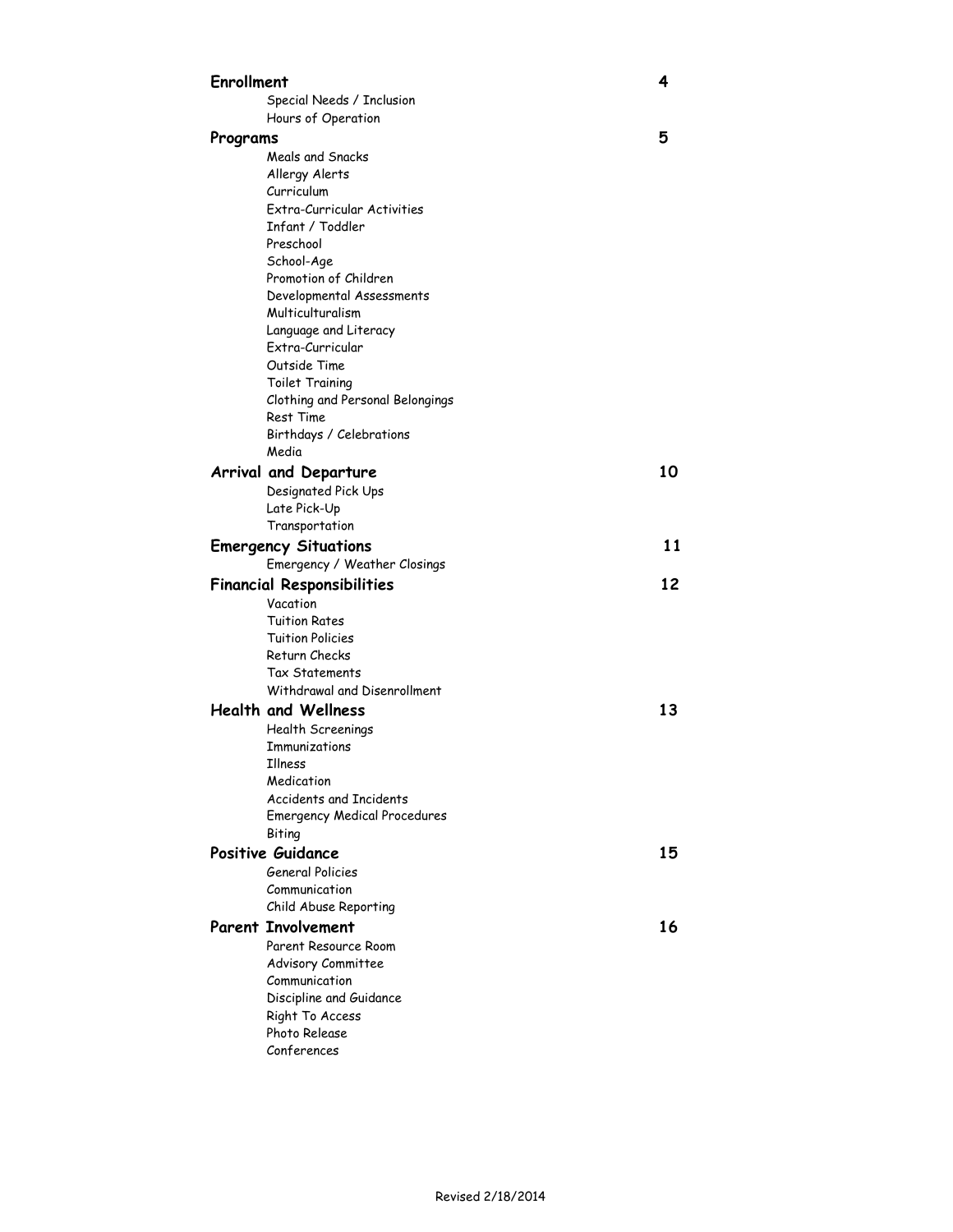

# **ENROLLMENT**

Apple Tree Prep provides care for children 6 weeks to 12 years of age.

Apple Tree Prep does not discriminate on the basis of a person's religion, color, race, sex, age, national origin, and disability or Vietnam Era status when determining eligibility for enrollment or hiring.

All enrollment information is kept on file. It is very important that parents update the information as changes occur. All information on each child and his/her family is kept completely confidential.

#### **Special Needs / Inclusion**

Apple Tree Prep is committed to providing a facility that allows children with all ability levels including special needs to remain in a "natural setting" while receiving the extra care they need. We will make every reasonable accommodation to encourage full and active participation of all children in our program based on their individual capabilities and needs. Our staff and management are prepared to work with you to provide or locate the services that are necessary for you and your child. All documentation and records are kept confidential.

#### **Months and Hours of Operation**

Year Round (Jan. – Dec.)

Monday – Friday 6:30am to 6:30pm

Apple Tree Prep will be closed on the Holidays listed below. Should any of these Holidays fall on a Saturday, we will be closed that previous Friday. Should any fall on a Sunday, we will be closed that Monday.

- New Year's Day
- Memorial Day
- Fourth of July
- Labor Day
- Thanksgiving Day
- Day after Thanksgiving
- Christmas Day



Apple Tree Prep will close at 3:00 pm on Christmas Eve and New Year's Eve.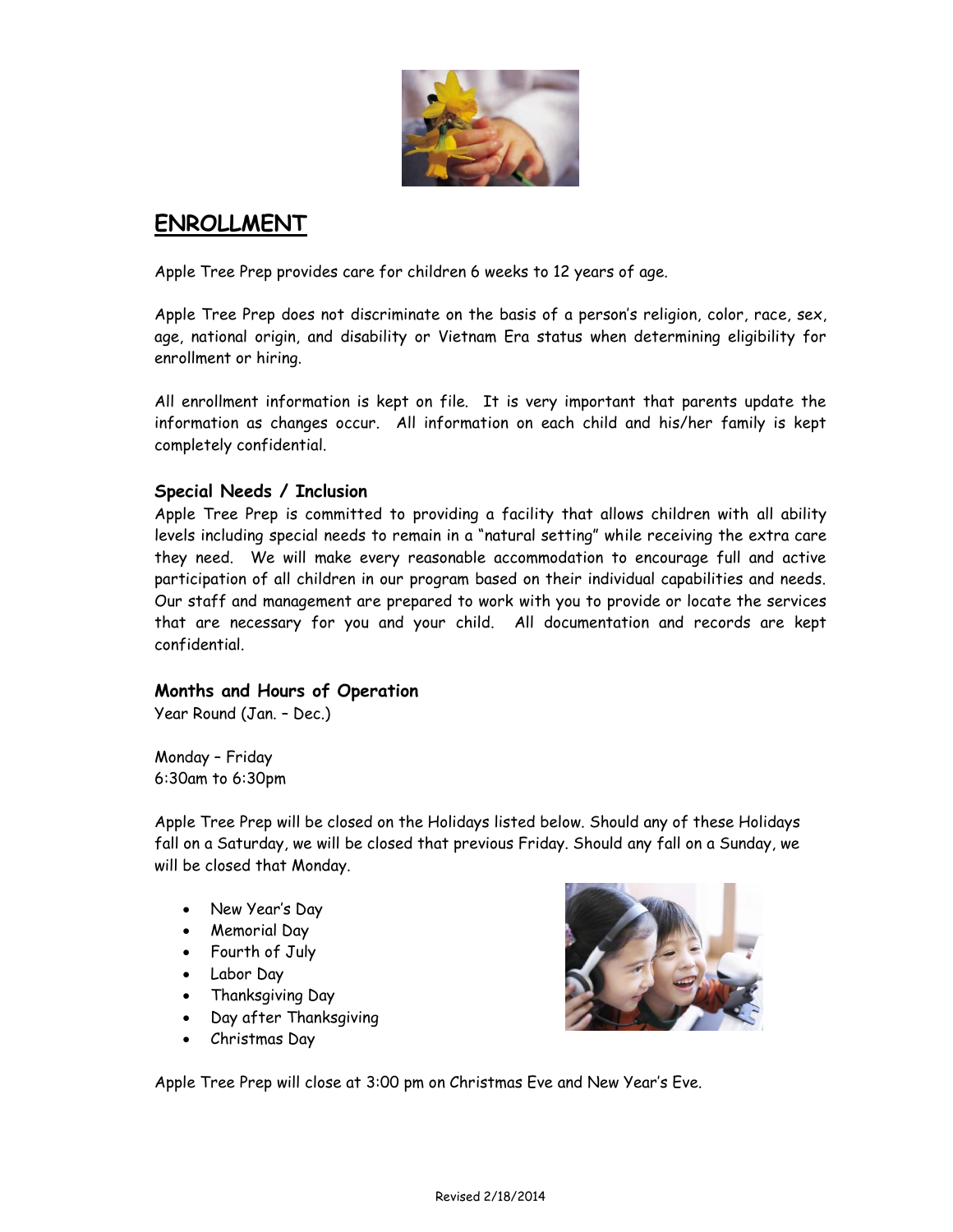# **PROGRAMS**

We have developed a program that provides a challenging and stimulating balance of structured learning activities, physical activity, free play, and most of all, lots of hugs. We offer fun, educational and age-appropriate activities that instill a hunger for learning.

Reading is a key factor in a child's education. Apple Tree Prep will promote literacy at an early age. We have an abundant selection of books to meet the interest of each individual. Interactive reading is a part of the schedule and when age appropriate, children are encouraged to read on their own.

Daily schedules are established for each room to meet both the needs of the different age groups as well as for child care licensing. Daily schedules include many opportunities for large group participation, small group interaction, independent learning in activity centers, and outside exploration and play. Each classroom has scheduled mealtimes, snack times and rest times. Daily schedules are posted in each room.

We use Creative Curriculum which enhances a child's imagination, creativity, social skills, and basic values through theme-based learning. Children are challenged daily to build selfassurance and problem solving skills. By carefully planning educational opportunities, we develop the whole child: socially, physically, emotionally, academically and spiritually.

#### **Meals and Snacks**

Apple Tree Prep provides daily menus that meet the USDA requirements for young children according to their age. Menus are posted each week so parents can be aware of what their children will be served each day. Should your child have any allergies or special food related needs, please speak with the director upon enrollment so arrangements may be made to accommodate those special needs. No outside food should be brought into the center unless there is a specific allergy which has been documented.

- $\bullet$  Breakfast  $(7:30 9:00)$  am)
- Lunch
- Snack

# **Allergy Alerts**

PEANUTS or PEANUT BUTTER will **NOT** be served and parents are asked not to bring it into the center.

Should your child have an allergy (food, medication and/or environmental), Apple Tree Prep asks you to please put it in writing on the enrollment form and bring it to the attention of the Director immediately.

# **The Creative Curriculum for Early Childhood**

#### **Our Philosophy**

The philosophy behind the Creative Curriculum that we here at Apple Tree Prep use is that young children learn best by doing. Learning does not involve simply repeating what someone else says; it requires active thinking and experimenting to find out how things work and to learn firsthand about the world we live in.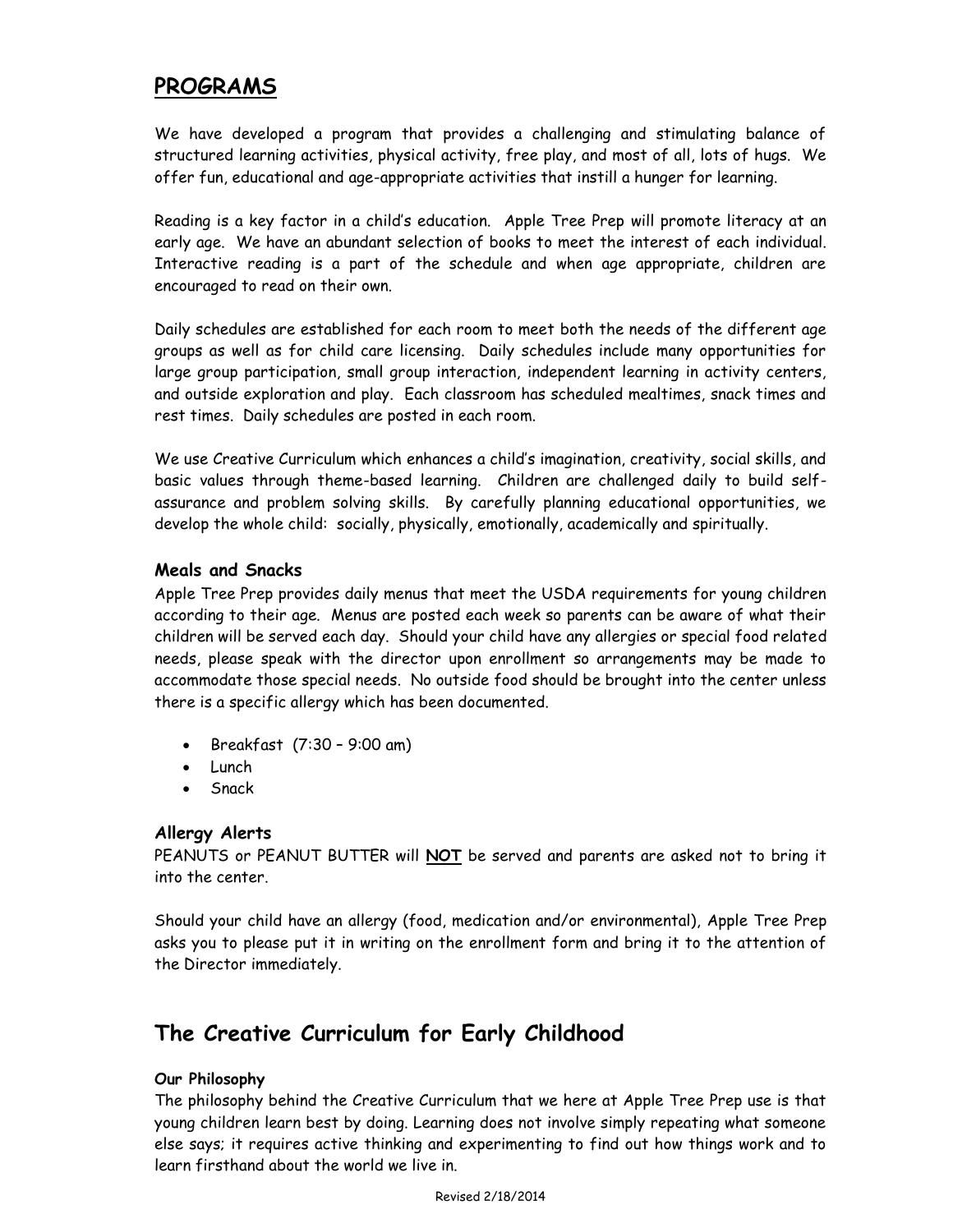During the early years of a young child's life, children explore the world around them by using all of their senses (touching, tasting, listening, smelling, and looking). In using the materials that we provide here at Apple Tree Prep, such as blocks and trying out their ideas, children learn about sizes, shapes, and colors as well as noticing relationships between objects.

Play provides the foundation for academic or "school" learning. It is the preparation children need before they learn highly abstract symbols such as letters (which are symbols for sounds) and numbers (which are symbols for number concepts). Play enables us to achieve the key goals of our early childhood curriculum. Play is the work of young children.

#### **The Goals of Creative Curriculum**

The most important goal of our early childhood curriculum here at Apple Tree Prep is to help children become enthusiastic and lifelong learners. This means encouraging children to be active and creative explorers who are not afraid to try out their ideas and to think their own thoughts. Our goal is to help children become independent, self-confident, inquisitive learners. We're teaching them *how* to learn, not just in preschool, but all through their lives. We're allowing them to learn at their own pace and in the ways that are best for them. We're giving them good habits and attitudes, particularly a positive sense of themselves, which will make a difference throughout their lives.

Our curriculum aligns with the Georgia Early Learning Standards by identifying goals in all areas of development:

- *Social***:** To help children feel comfortable in school, trust their new environment, make friends, and feel they are a part of a vast multicultural group.
- *Emotional***:** To help children experience pride and self- confidence, develop independence and self-control, and have a positive attitude toward life.
- *Cognitive***:** To help children become confident learners by letting them try out their own ideas and experience success, and by helping them acquire learning skills such as the ability to solve problems, ask questions, and use words to describe their ideas, observations, and feelings.
- *Physical***:** To help children increase their large and small muscle skills and feel confident about what their bodies can do.
- *Language and Literacy***:** To help children develop and increase their language acquisition we incorporate into each classroom a variety of language and literacy games, nursery rhymes, print rich environment including but not limited to books, puzzles, board games and music activities.

The activities we plan for children, the way we organize the environment, select toys and materials, plan the daily schedule, and talk with children, are all designed to accomplish the goals of our curriculum and give each child a successful start in school.

#### **Infants / Toddlers**

Infants and toddlers have their own special needs and schedules. Parents will establish with staff all infant schedules to be followed. Parents are required to complete an Infant Feeding Plan upon enrollment. This feeding plan will be updated regularly until the child is on table foods and regular milk. Parents will provide all baby food and cereal for children 6 weeks to 12 months. Parents are required to provide daily prepared bottles for your child until he/she begins drinking regular milk. No glass bottles are allowed. Children will be provided food from the daily menus posted at the center when are able to eat regular table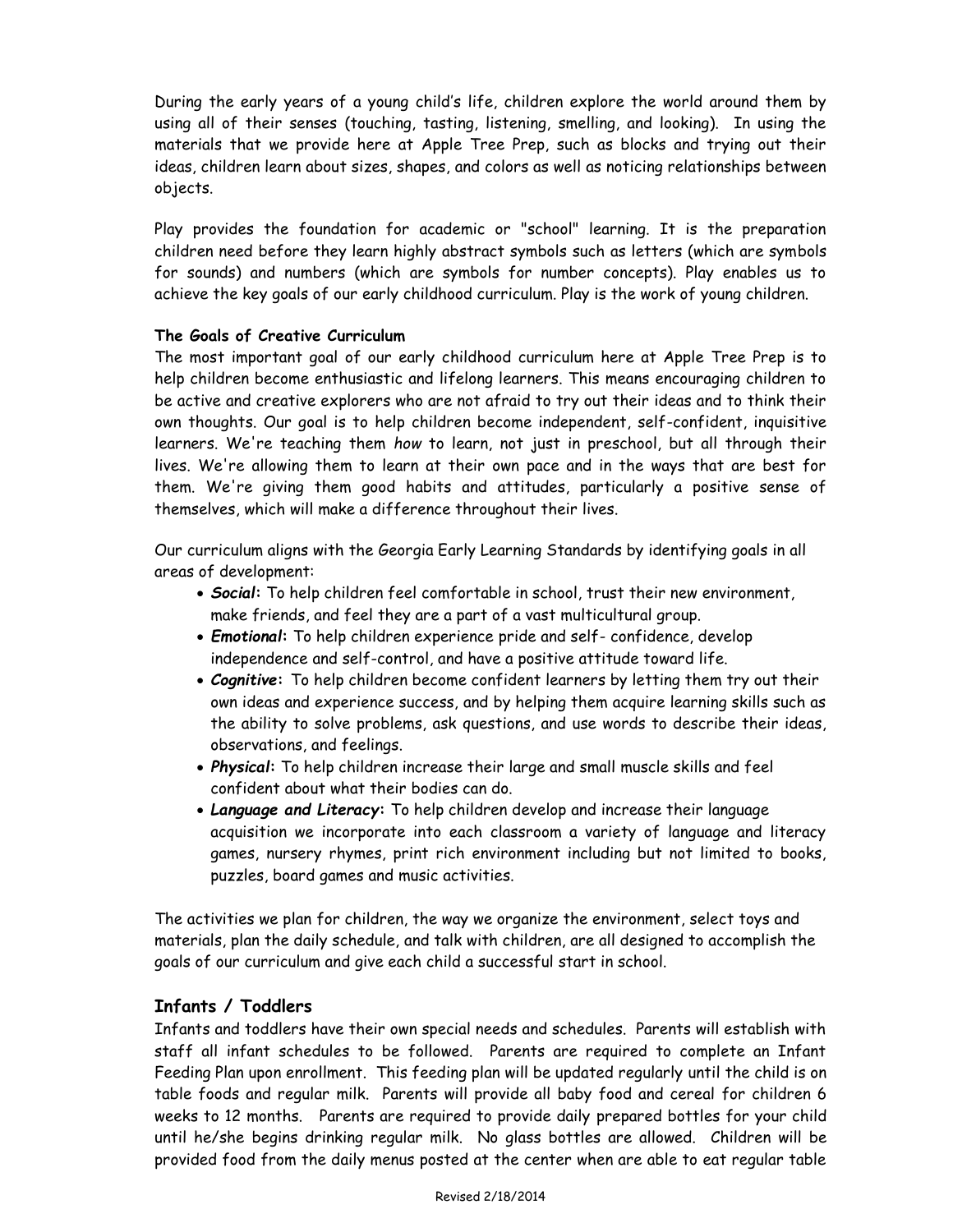foods. Bottles and food must be clearly marked with the child's first and last name. Foods cannot be left overnight at the center. If bottles are left at the end of the day, the contents will be discarded. Each bottle and pacifier must have your child's first and last name on them and each bottle must have a cover/lid on it. This is a state requirement.

Parents furnish their child's disposable diapers and wipes. Please remember to bring diapers daily or leave a supply at the Center. Your account will be billed should diapers need to be borrowed from Apple Tree Prep.

Apple Tree Prep follows the state required guidelines for infant sleeping. All infants are put to sleep on their backs. Infants who are able to turn over on their own have labels indicating this on their crib.

Any special accommodations must be accompanied by a note from the child's physician.

Apple Tree Prep accommodates our nursing moms. A special nursing room separate from the classroom is available for any mom who may need to nurse during school hours. This room is equipped with soft lighting, a rocking chair, electrical outlets and breastfeeding specific parent resources.

#### **Preschool**

Through weekly themes, the children learn new concepts, allowing them to extend their play and to share individual interests and ideas. Our preschool program emphasis is placed on socialization skills as children learn to play both creatively and cooperatively through variety of learning opportunities

# **School-Age Children**

Apple Tree Prep provides care for school aged children during the school year as well as on days they are out of school at an additional cost. However, we need to know in advance if your child will be attending for the full day school is out. A sign up sheet for those days will be located in the classroom. It is necessary for you to sign your child, or children, up for the full day of care. If you sign your child up, you will be charged for a full day of care regardless of your child's attendance for that day. This is necessary for proper staffing and to ensure your child's spot remains held.

Apple Tree Prep provides a fun-filled and exciting summer camp experience for school-age children each summer.

# **Promotion of Children**

Children six (6) weeks to three years are promoted by child development rather than age. Children visit the new class several times for short periods of time so they can adjust to the new classroom and their new classmates. Children promoting to the two (2) year old class must be able to attend all day without a bottle. Three (3) year olds must be fully potty trained before they can move to the preschool class.

#### **Developmental Assessments**

Ages and Stages is the #1 State Approved Developmental Screener that we have at Apple Tree Prep will use as a guideline to monitor your child's development. There ASQ is a set of questionnaires about your child's development. It has been used in Early Childhood Education for more than 20 years with young children between the ages of 1 month – 5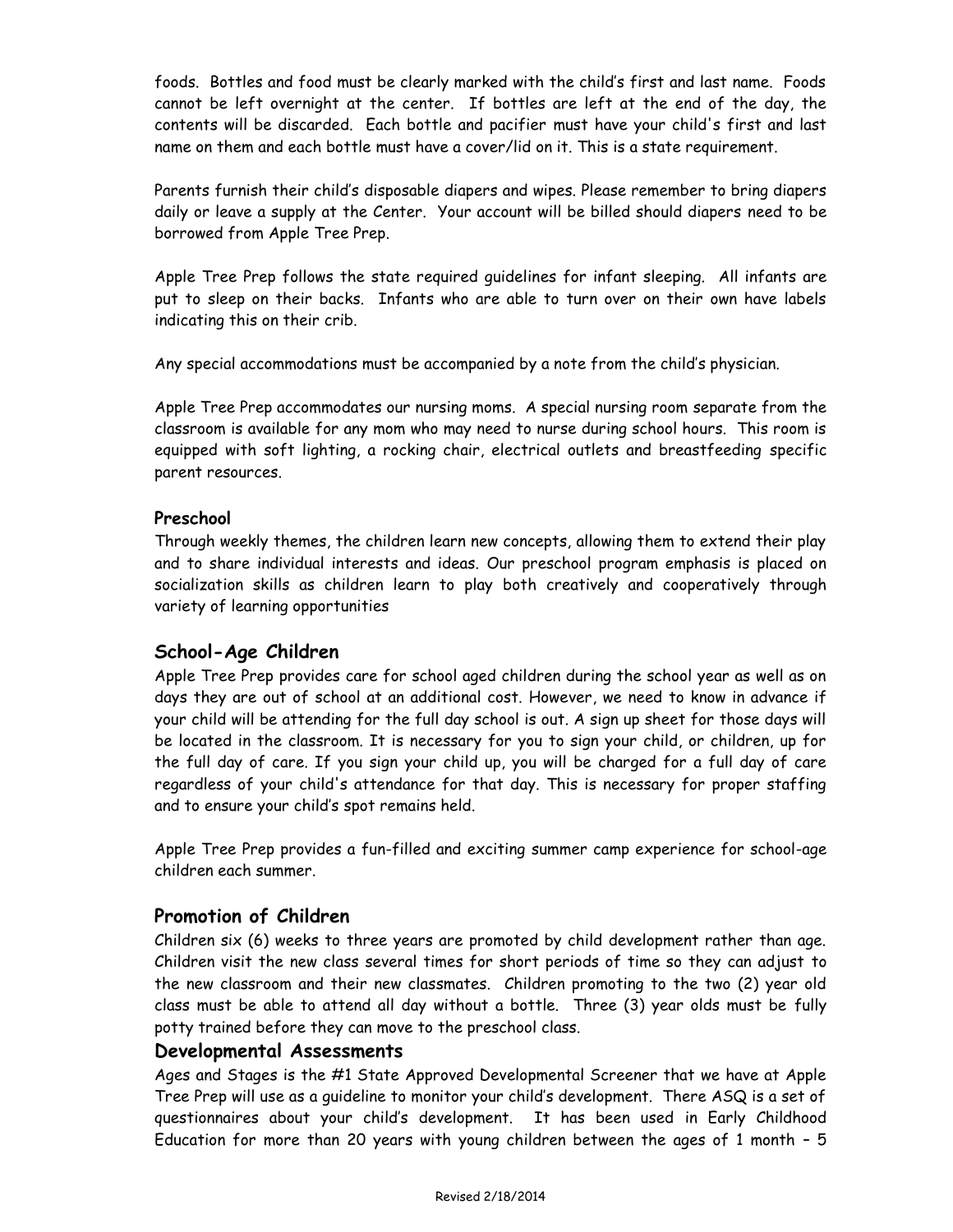years old and has been proven to be an effective tool to assure children are developing on schedule.

The ASQ looks at how children are doing in important areas, such as speech, physical ability, social skills and problem-solving skills. The ASQ can help identify your child's strengths as well as any areas where your child may need further support either in the classroom/home or with another qualified individual. ASQ's are completed twice a year. Upon completion of the ASQ's, assessment results will be shared with the parents during parent conferences twice a year as well. *For more information about Ages and Stages, you may visit [www.agesandstages.com](http://www.agesandstages.com/)*

#### **Multiculturalism**

Multiculturalism is vital for all children to set social goals and promote respect for all people and the environment. We utilize books, music, games and a wide range of activities to teach the children about diverse cultures and the world. Apple Tree Prep encourages parental involvement to share their family funds of knowledge with the children and staff.

#### **Language and Literacy**

Spanish is offered as a language enrichment opportunity to children. It is coincides with our weekly lesson plan themes and activities. It is offered to all ages.

Sign Language is offered as a language enrichment opportunity for our youngest infants and toddlers. Through basic sign language children are able to communicate needs as they begin to expand on their language skills.

#### **Extra-Curricular Activities**

Apple Tree Prep offers a variety of extra curricular activities throughout the year. Information may be obtained from the front desk.

PlayBall is offered as a physical education opportunity to children. It is a highly specialized program, devised and continually updated by sports experts, occupational therapist and educational specialist.

#### **Outside Time / Physical Activity**

Bright from the Start Rules and Regulations state that outdoor activities shall be provided daily, weather permitting. Infants shall spend at least one hour daily out of doors and all other children one and a half hours out of doors. Bright from the Start provides a temperature scale to determine outside time should there be severe heat or cold as well as heat index. These are posted in each classroom.

Children spend a minimum of 30 minutes indoors and 90 minutes outdoors each day enhancing their large motor skills.

"A child may be excused from outdoor activities for a limited period of time if there is documentation that outdoor activity is medically contraindicated or there is an occasional written request by the parent that the child be excused from outdoor activities for a very limited amount of time because of special circumstances"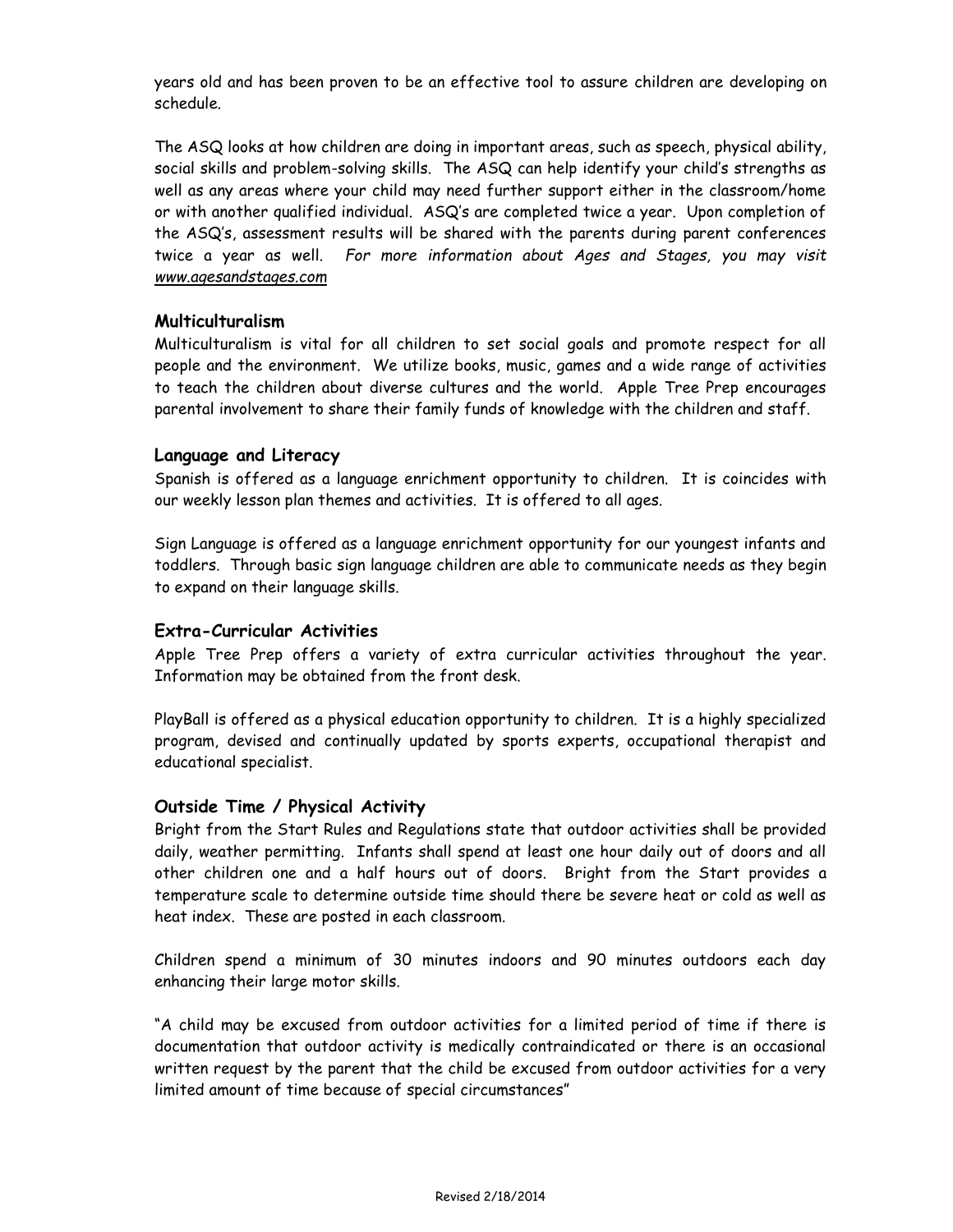#### **Toilet Training**

We feel that it takes a partnership between the staff, parents, and children to have a successful, positive toilet training experience. It is recommended that toilet training begin when a child shows an interest. Parents and staff work together to establish the training process. Patience and positive support will be given to children and their parents as they go through this learning experience. We ask that you provide several changes of clothing each day for your child in the event of minor setbacks.

Two year olds can be placed in a 3 year old class if the following conditions have been met:

(1) Your child's age is 2 year 6 months (2)Potty trained (not in pull-ups or the equivalent) (3)Developmentally ready to be grouped with children 3 years of age

A mixed-age (20%) ratio will apply anytime a two year old is present in a classroom. Ratios cannot be doubled during day time scheduled rest or sleeping periods anytime a two year old is present.

Only children two and three year of age will be grouped together. Children four years of age and older will be grouped separately.

#### **Diaper Changing Procedures**

The diaper changing table is sanitized after each use. Soiled clothing is NOT rinsed out due to state regulations. Instead, these items are placed in a plastic bag and sent home. Staff members wash their hands before and after each diaper change and wear gloves while changing. Staff members also wash the children's hands after each change.

When a child is on the changing table, a staff member will always have at least one hand on the child to protect against falls. Diaper rash ointment may be applied per parent instructions, provided a Non-Prescription External Preparations Authorization form has been completed and signed.

The complete step by step procedure for diaper changing is posted by each changing table. All diaper changes are documented on daily sheets. Apple Tree Prep is unable to accommodate the use of cloth diapers.

#### **Clothing and Personal Belongings**

Children will be very busy each day exploring their learning environment. We ask that parents dress their children each day in clothing that is comfortable and appropriate for the weather. Please provide coats when the weather turns cold. We also ask that each child provide an extra set of clothing in the event they need to change into clean clothes. Clothes should be marked with permanent ink or name labels. Apple Tree Prep cannot be responsible for lost items.

#### **Rest Time**

It is important for all children to have an opportunity to rest each day. Children in our infant classrooms will rest according to their individual schedules. Children in the toddler and older rooms will rest according to the schedule posted in their individual classrooms. Children who do not nap will be allowed to read quietly or do other quiet activities while the other children nap.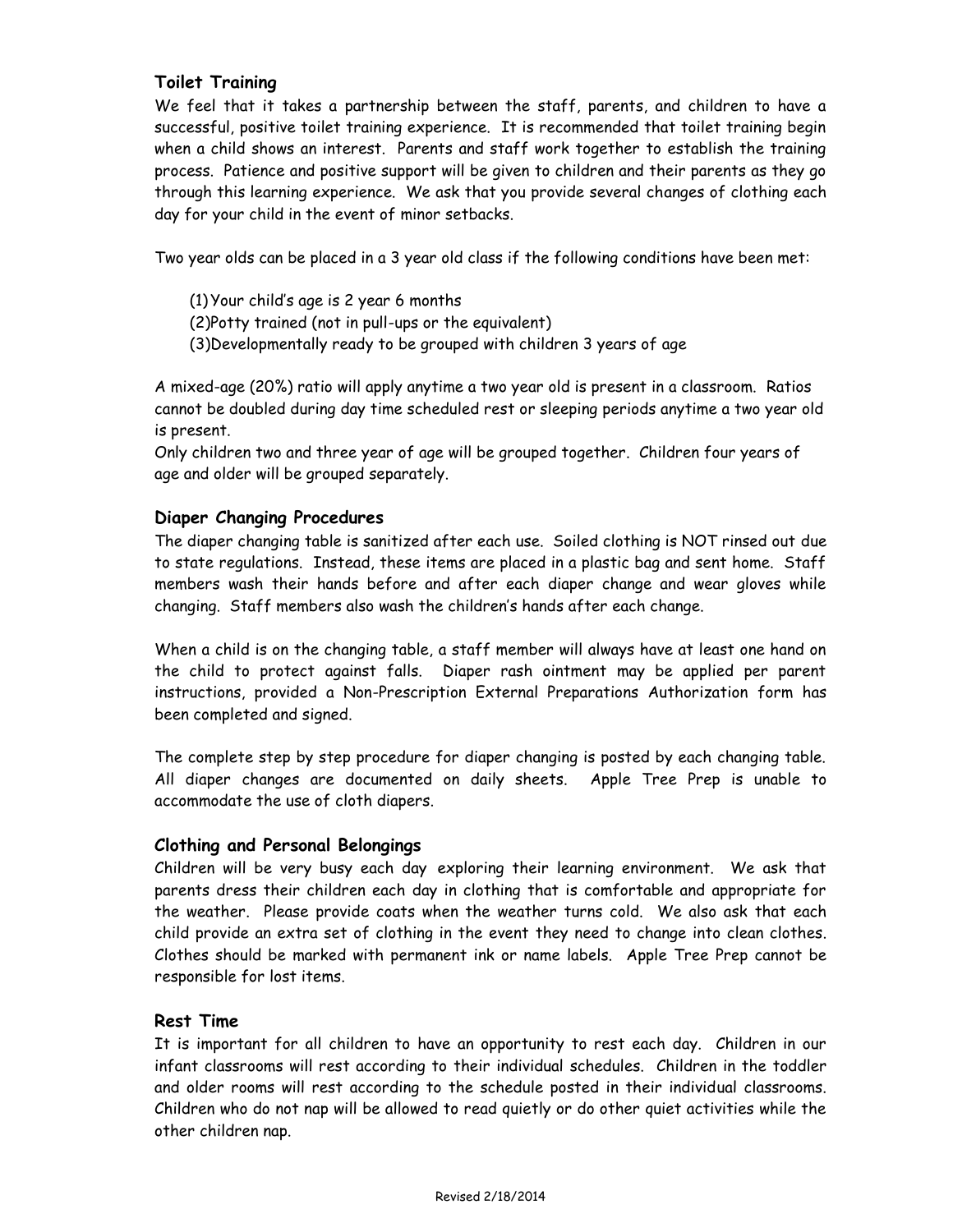# **Birthdays and Celebrations**

We will be happy to help your child celebrate his or her Birthday, however all food must be of nutritional value. You may bring in store-bought goodies, such as veggies, fruit (no grapes), cheese, 100% juice. You may bring a sweet item, but please be mindful of other foods nutritional value. Due to state regulations, balloons or lit candles are not permitted in our center as they can be potential choking hazards.

We are a peanut free school and we have children with severe allergies to these foods. Please do NOT bring any items with peanut butter, nut or nut products.

# **Media**

In accordance to the American Academy of Pediatrics screen time for children birth through 24 months is *not* recommended. Screen time for 24 months and older is only recommended for 30 minutes per week. Due to this, our normal daily routine does not include television watching as we will provide stimulating educational experiences for our children throughout the day.

# **ARRIVAL and DEPARTURE**

In order to maintain the safety and well being of the children in our care, we require parents to escort their child in and out of the building. Please do not have children enter or leave the building unescorted. We cannot release your child to an under-age sibling. A designated access code to enter the building is provided for each family upon enrollment. All parents are required to sign their child(ren) in and out each day on the designated sign in/out computer located in the lobby.

Please drive carefully in the parking lot, respecting the safety of others. The parking lot is crowded during drop off and peak pick up times. We ask parents to notify the center if your child will be absent on any given day. Additionally, parents must sign children in and out each day on the designated computer. During the enrollment process, we will give you instructions on how to sign in and out each day. Children are NOT allowed to sign themselves or others in or out. NEVER leave your car running while you enter the building for drop off or pick up.

For the health and safety of the children, older children are not allowed in the infant and toddler areas while picking up siblings.

# **Designated Pick-Ups**

People who are sent to pick up your child MUST have a picture I.D. They must be on the enrollment form "pick up list" and the parent on a daily basis must give written or verbal permission. We will NOT release a child to a minor under ANY circumstances. We will check I.D. so please inform the people on your pick up list of this policy so they will have their I.D. readily available.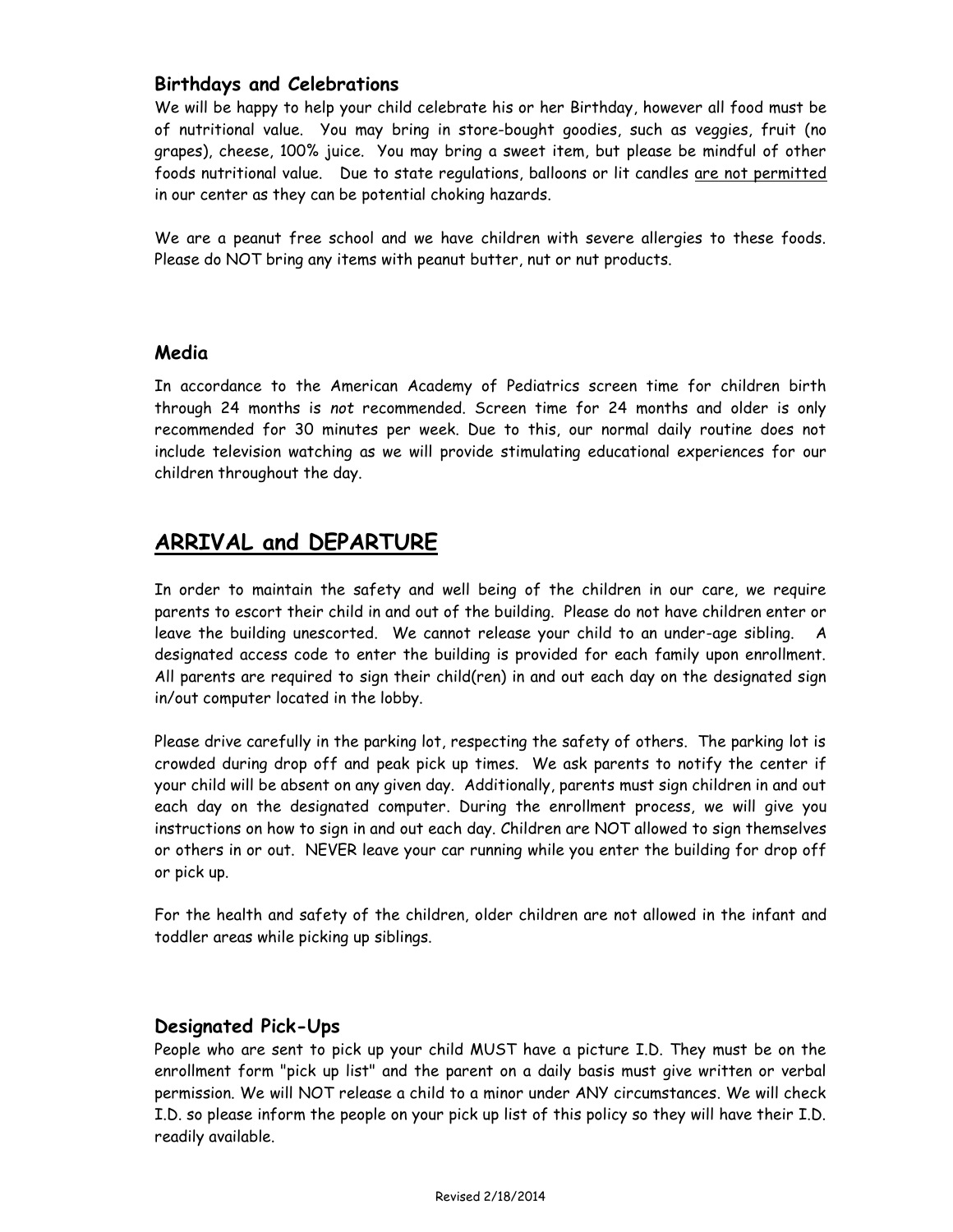# **Late Pick-Up**

We ask that all children are picked up in a timely manner each day. We understand from time to time things happen that make late pick up unavoidable. If you are going to be late picking up your child, please notify us immediately so the staff are aware of the situation. If this situation should arise, please notify another adult, whose written authorization is on file, to pick up your child.

The fee for children picked up late will be \$1.00 per minute after 6:30 pm. Children must be signed in and out daily on the computer.

# **Transportation**

Children riding the Apple Tree Prep bus must have a signed transportation form at the center. The bus will leave promptly, so should your child arrive after the bus has left the parent will be responsible for getting them to or from school. Anytime you pick your child up at their public school, we ask that you notify us immediately as to not have our driver wait at the school for someone to find the child. On fieldtrips, children will ride in an approved Apple Tree Prep vehicle and follow all transportation and safety guidelines set by Bright from the Start. Apple Tree Preps approved vehicles are the Apple Tree Prep bus along with the Directors vehicle which is in compliant with the state.

# **EMERGENCY SITUATIONS**

Apple Tree Prep has made every effort to be prepared for emergencies as they arise. Emergency plans have been created and posted in each room which gives detailed instructions to be followed should a situation arise. We conduct monthly fire, tornado and emergency drills so children are prepared in the event of fire, or emergency situations. In the event the center is evacuated, the children will be moved to the location determined by the center. Parents will be notified and advised of the situation and pick up procedures for these and other situations such as power failure, structural damage and/or climate control problems.

# **Emergencies and Weather Closings**

In the event of severe weather conditions or situations out of our control, it is possible that Apple Tree Prep will need to be closed, close early, or be on a delayed schedule. Please check our website, Facebook page, and the 11 ALIVE News channel for details regarding closings or delays.

# **FINANCIAL RESPONSIBILITIES**

An initial registration fee of \$50.00 will be charged at the time of registration. A registration form must be completed. A \$50 supply fee per child will be due on or before September 1 each year throughout the child(ren)'s enrollment in the program.

# **Vacations**

After one (1) year of continued full time enrollment, each family is allowed a week vacation out of the Center without charge. Vacation weeks cannot be carried over from year to year.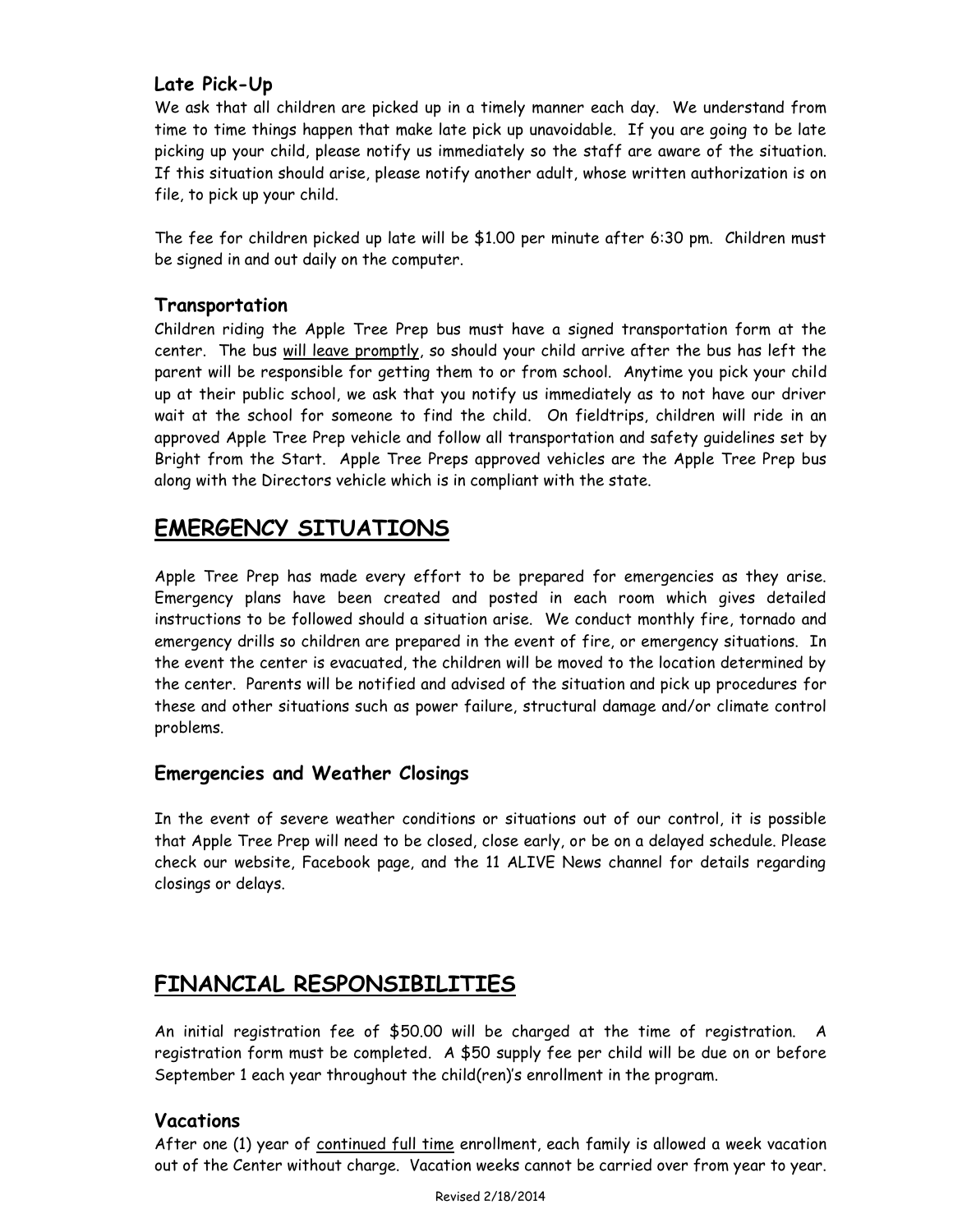Your child's first day at the Center will be used to determine vacation eligibility. Your child must be enrolled for one year before you will be eligible to use the vacation week. A two weeks written notice should be given to the Director prior to using your vacation week. Tuition accounts must be current and paid up to date in order to use vacation time.

# **Tuition Rates**

Tuition Rate Sheets are available at the front desk. Tuition is charged weekly regardless of absences. The only exception is for those eligible and using their week's vacation.

You will be charged your full weekly payment for Holidays that the Center is closed.

# **Tuition Policies**

Payments are to be made on Fridays for the upcoming week. There will be a late fee of \$25.00 for all payments that are not received in full by Monday of the week.

Payment may be made by credit cards, cash, check, or money orders. Our child care software may also be equipped in the future to receive payments as well. There is a minimal service fee for credit/debit card transactions.

Your payments are designed to hold a spot for your child in the Center, and without your weekly fee, your child's spot cannot be saved. Nonpayment of fees may result in disenrollment from the program.

These fees are non-refundable. Parents who receive subsidy payments from any outside source will be responsible for all payments that are not paid for by the subsidy source.

# **Returned Checks**

You will be charged a fee of \$35.00 for all checks that are returned by your banking institution for any reason. You will be responsible for making the payment for the amount the check was written, the return check fee and the late payment fee in full and payable in cash. After 2 returned checks, all future payments will also be subject to cash only payments.

# **Tax Statements**

Tax statements will be available at the end of the year.

# **Withdrawal and Disenrollment**

In the event you find it necessary to withdraw your child from Apple Tree Prep, you must give a two week written and dated notice of withdrawal to the director two weeks prior to such termination of services. You will be charged the two weeks that your child did not attend if proper notice is not given. Vacation credits are not eligible in lieu of tuition due during this withdrawal period.

You will be required to bring your account up to date. Outstanding fees will be collected using an outside agency if not paid in full by last day enrolled.

Apple Tree Prep reserves the right to dismiss any child for disruptive and/or damaging behavior. On rare occasions a child's behavior may warrant the need to find a more suitable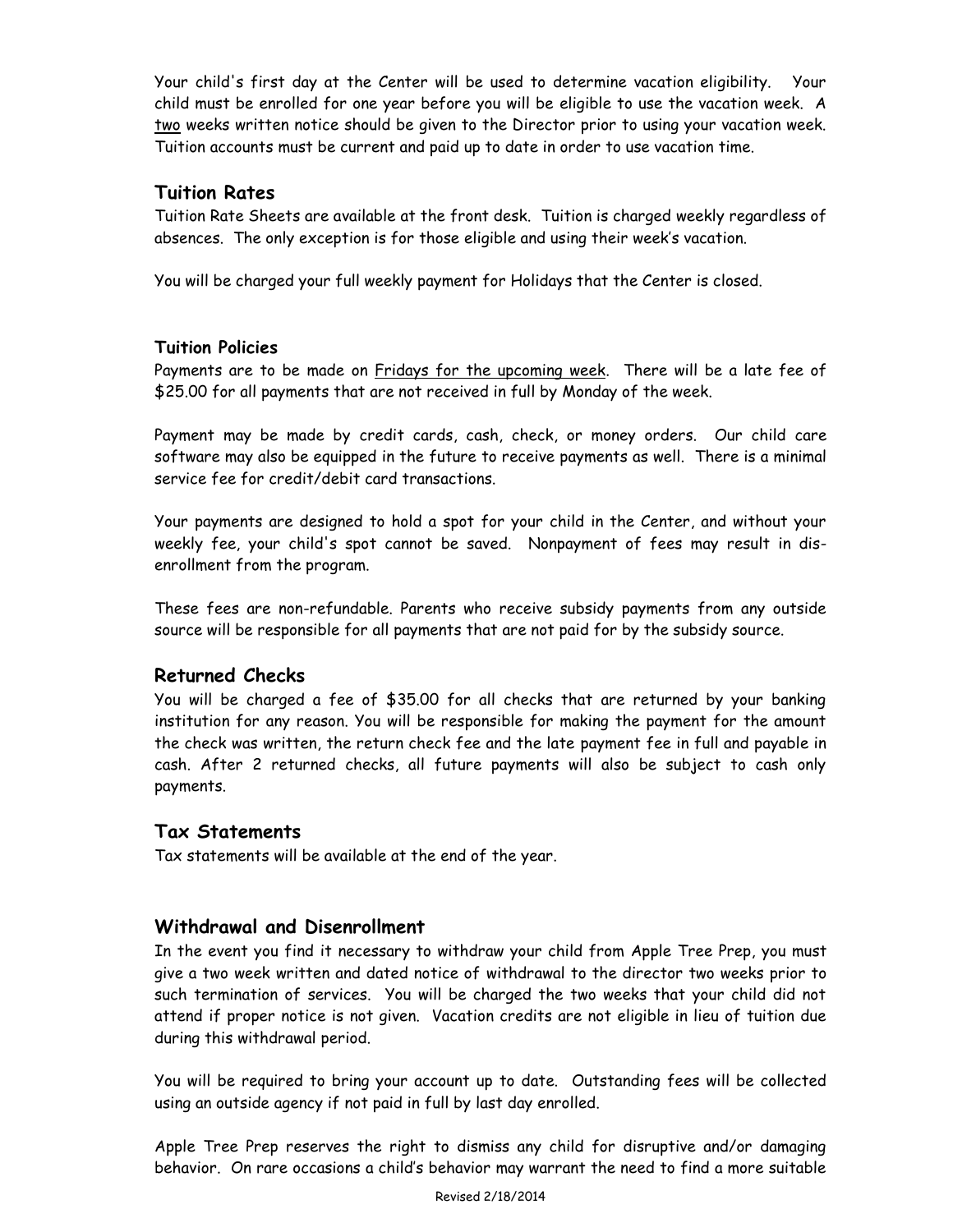setting for care such as being a danger to themselves or others. Apple Tree Prep staff will work closely to make every effort to accommodate all children and will seek the advice and help from outside resources if necessary.

If, after a period of time and conferences between the parent and Director, a child is unable to adjust to the routine and is causing disruptive and/or damaging behavior to persons and/or property, the child may be dis-enrolled.

This policy is without regard to race, sex, creed, color, or religion and is instituted so that we can ensure to the children attending Apple Tree Prep a safe and comfortable atmosphere in which to grow and develop.

# **Health and Wellness**

# **Health Screenings**

Health screenings are required for children three and up. This includes immunizations, hearing, vision or dental screenings. Specific information is listed below. These screenings are done at your local health departments, physician and dental offices.

# **Immunizations (Form 3231 available from physician)**

Each child enrolled must have a current certificate of immunization on file prior to enrollment. Certificates may be filled out at the county health department or your child's physician. Parents will be notified as immunization certificates need to be renewed. The state requires that children must have current immunization certificates on file to maintain enrollment status.

# **Vision, Hearing and Dental (Form 3300 available from physician) and/or the Bright Futures Screening Form**

Each child enrolled aged **three** and up will need to have a vision, dental and hearing screening completed within their first 30 days of enrollment.

# **Illness**

If your child becomes ill we will call you to pick them up as soon as possible. We appreciate your promptness in taking a sick child home for the health of others.

Your child can not attend on days which they may have any contagious infections which include, but not limited to: flu, pink eye or other condition causing a discharge from the eye, severe colds, chicken pox, mumps, measles, diarrhea, ring worm, and/or fever of 101 or greater. Children are to be kept out of the Center for a period of 24 hours after the illness has resolved. A Doctor's statement may be necessary in some cases in order for your child to return to our care.

In the event, a communicable disease occurs in a classroom or center wide, a note/letter will be sent to parents and a sign posted on the classroom door to notify you.

# **Medication**

Apple Tree Prep will administer PRESCRIPTION Medication ONLY.

Revised 2/18/2014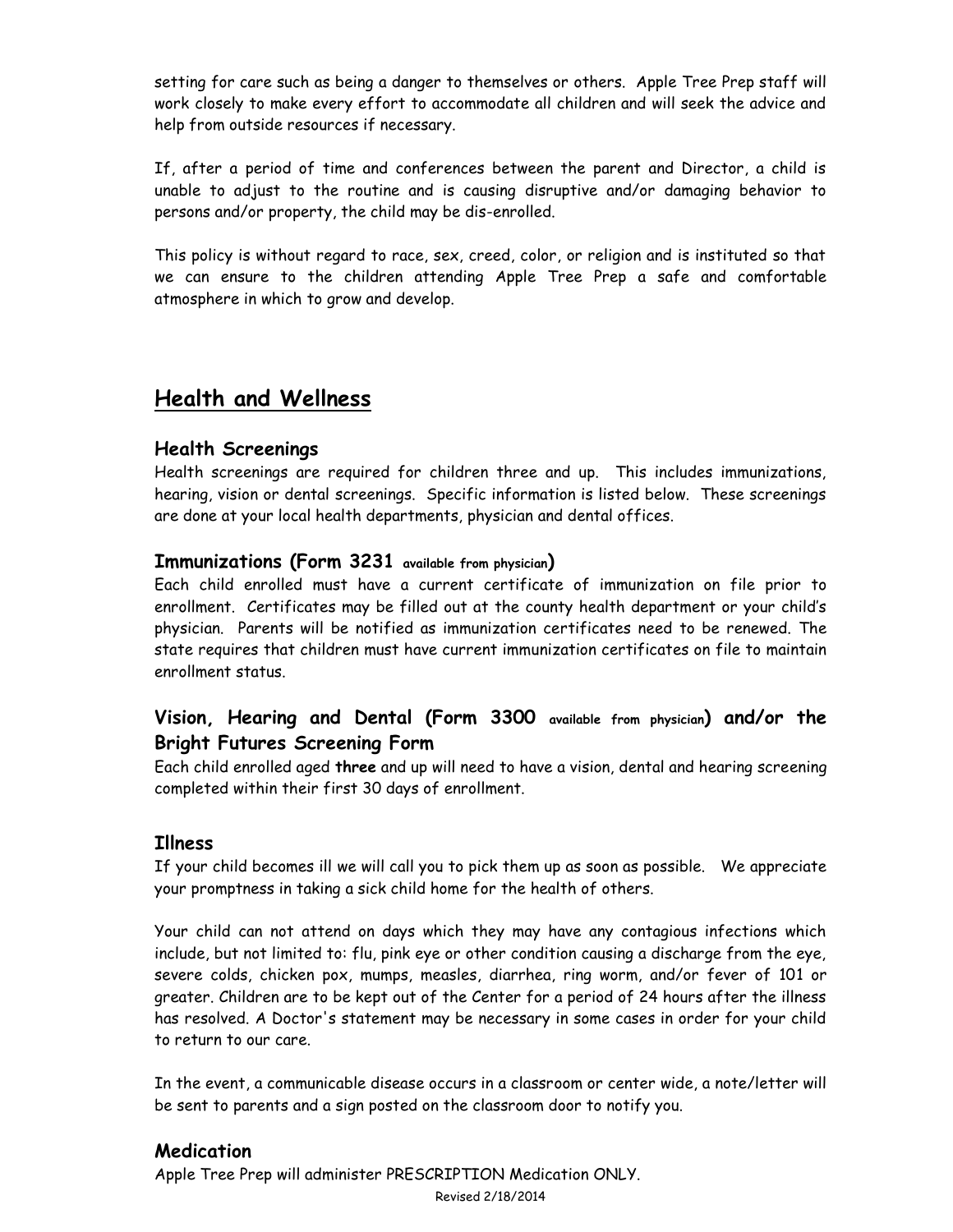Medication is ONLY given at 11 am and 3 pm. Times may not be altered. Parents may need to notify their child's physician of the times Apple Tree Prep will administer medications.

Prescription medications will be administered only if the medication authorization form is completely filled out in its entirety, dated and signed. Medication must be in its original container, and labeled with the prescription name, prescription number, child's name and prescription dosage. Siblings may not share prescriptions. All medication must be taken home each day. A Doctor's statement is necessary if you wish to give your child a differing dosage.

Parents will be notified immediately should there be any adverse reactions to medication.

#### **Accidents and Incidents**

We strive to provide a safe environment for all children. Precautions are taken to protect your child's safety. If an incident or injury occurs, first aid is administered by trained staff. An incident/accident form is filled out and a copy given to you. The form gives information about the nature of the accident and actions that were taken.



#### **Emergency Medical Procedures**

Children who require emergency medical attention while at Apple Tree Prep will receive immediate attention from our staff who are trained in First Aid and CPR. The person in charge will make the immediate decision as to whether or not further medical attention is necessary. If a situation is not an emergency, you will be notified so you can pick up your child for further medical treatment from your physician. In the event that emergency medical treatment is necessary, your child will be transported to Athens Regional Medical Center or the facility you have listed on your child's emergency medial information. You will be notified immediately to meet your child and a member of our staff at that medical **location** 

#### **Biting**

Occasionally, young children will bite as a means of communication or out of frustration. Our staff will make every attempt to avoid situations where biting could occur. Classrooms with children who are teething will be asked to provide teething toys to help soothe gums and fill the biting needs. These will be placed in the freezer in individual zip lock bags. You will be informed if your child has bitten at the center. Staff will comfort all children who are bitten and will take steps to ensure the situation will not occur again. Should a child bite frequently, staff will observe that child and track activity patterns that may contribute to the behavior. Staff and parents will meet to develop a strategy to correct the biting behavior. Staff are not allowed to tell the parents who bit their child. This is handled internally and assurances are given that all children are current on all immunizations.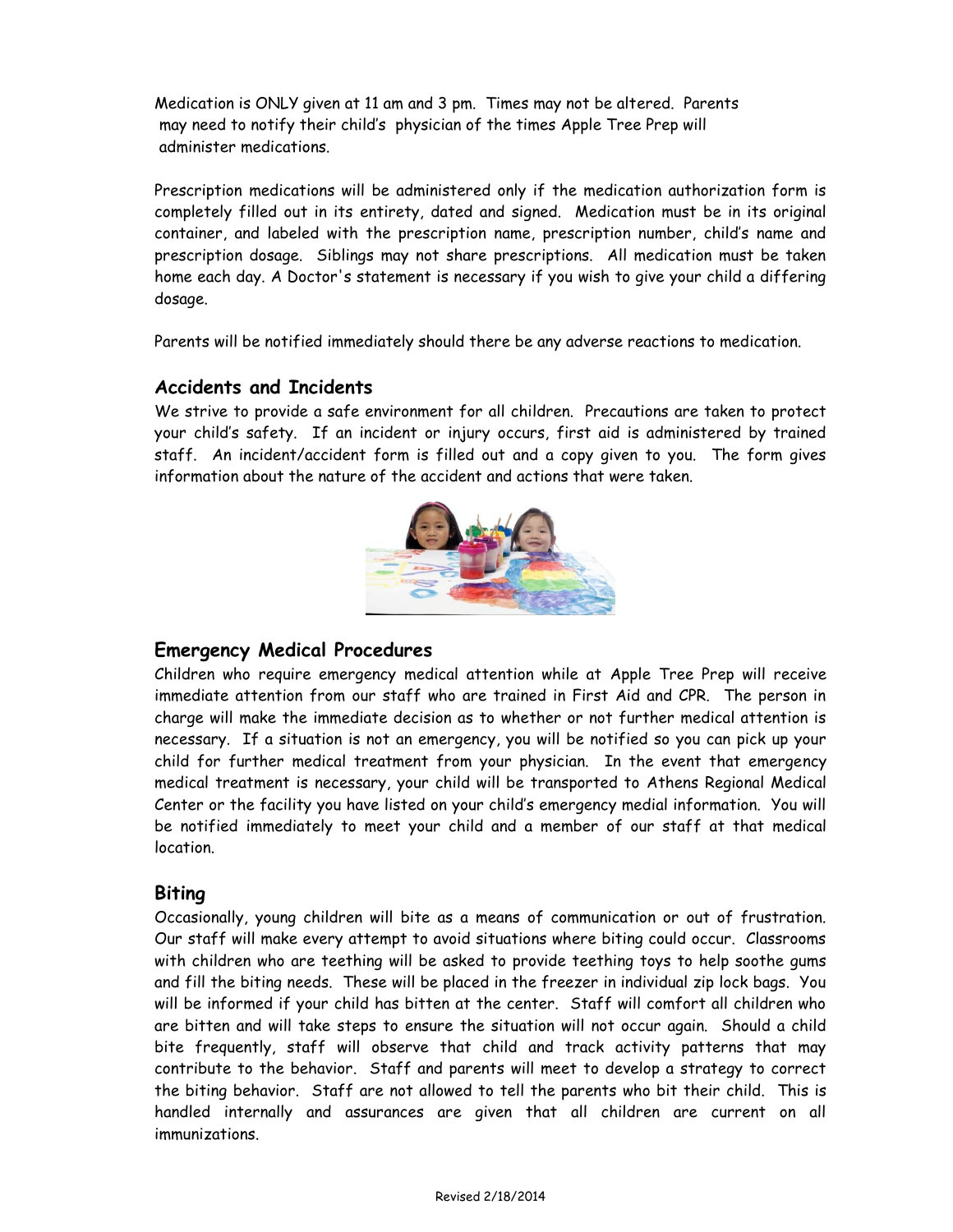# **POSITIVE GUIDANCE**

Our method of teaching the children self-discipline is to use positive reinforcement and redirection. Children are guided to treat each other and adults with self-control and kindness. When a child becomes physically aggressive we intervene immediately to protect all of the children. Our usual approach to help children with challenging behaviors is to show them how to solve problems using appropriate interactions. When discipline is necessary, it is clear, consistent and understandable to the child.

There is never physical punishment or threat of physical punishment. Physical restraint is not permitted or used for discipline. There are rare situations where we have an IEP from the school system for child being served indicating how to redirect inappropriate behaviors. Co-operation and frequent communication between parents and staff provides consistency and promotes a good self image within the child. If behavior problems should occur that we consider to be not age appropriate and/or are unable to resolve the issues in question with the parents, we reserve the right to ask you to withdraw your child from our care. This is to ensure the safety of all the children we care for including yours.

Our policy is to consider all applicants for enrollment to attend our Center without regard to race, religion, sex, or national origin. Our Center is designed to meet the needs of the children and their parents in our community. Please always feel free to set up conferences with your child's teacher or speak to the Director about your childcare needs.

# **Communication**

Daily sheets will be provided daily for each child. This will be used to assist in communications with parents and teachers regarding their child's day.

Please read all material and notices posted in the foyer and classroom. We are counting on you to know the information we send out in writing. This includes newsletters, notes and contract material. It is important to communicate with us. We recognize you are the most important person in the child's life. Please share with us any concerns or questions about your child's care and development. Work with us in helping your child learn, grow and develop.

# **Discipline and Guidance**

Please review the following rules with your child…

- Physical contact causing discomfort is not permitted.
- Loud noises are not permitted inside.
- Marking, defacing or destroying child Care property is not permitted.
- Glass containers and animals are not permitted.
- Exchanging food is not permitted.
- Parents should also be aware of the following policie
- Items depicting and relating to violence or destruct
- Children are not allowed to engage in "pretend" violence, such as gunplay or martial arts.
- Re-direction is our primary form of guidance.

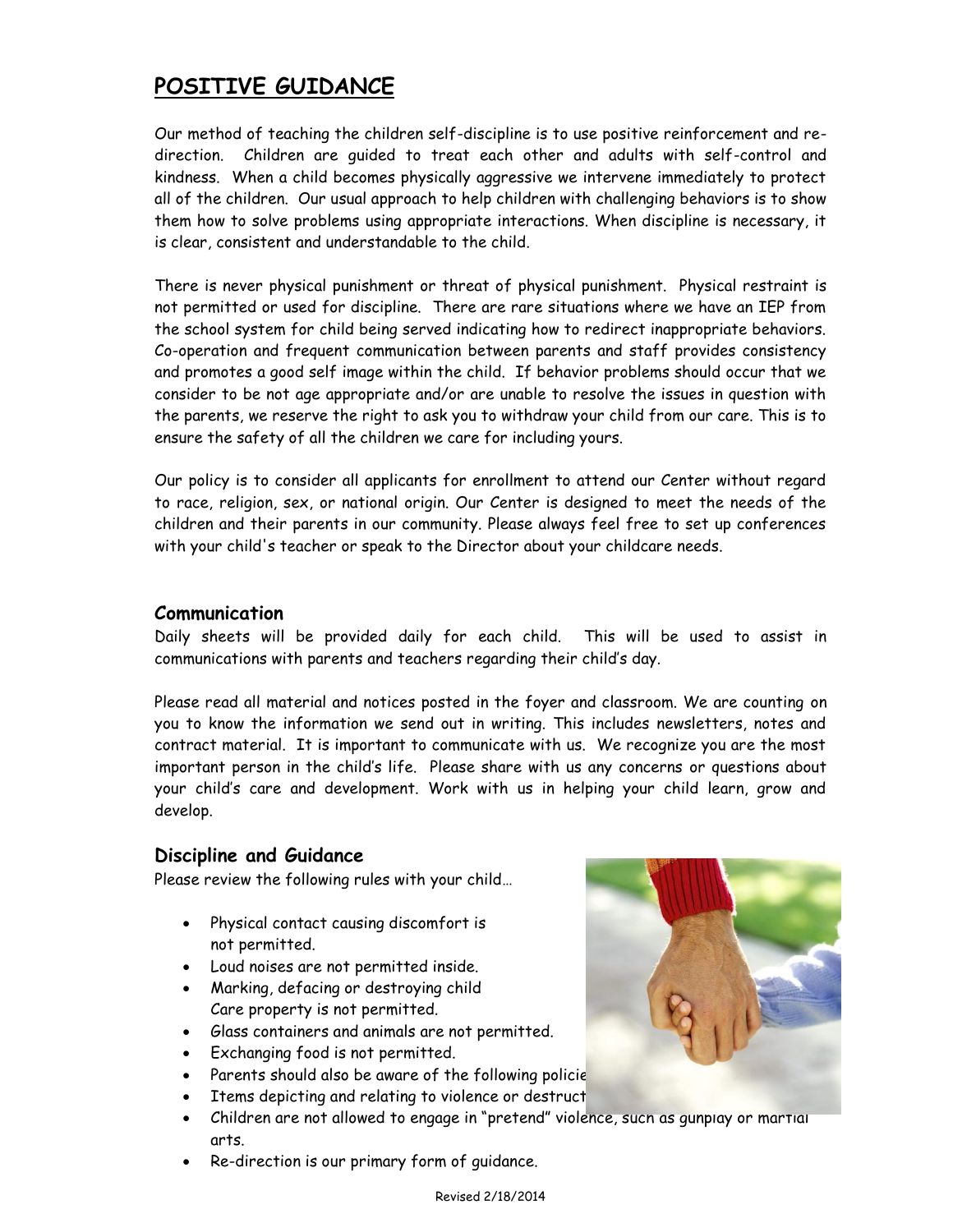- When a child bites, we notify the parent of the child who was bitten with an incident report and we notify the parent of the child who bit. In the event, the biter continues other steps may be taken to reduce or eliminate the incidents.
- A child who engages in repeated verbal or physical violence that harms another child may be suspended from the child care.

# **Child Abuse Reporting**

All staff and administrators of Apple Tree Prep are mandated by the law to report any suspected case of child abuse, neglect, exploitation, or deprivation of any child in our care. Persons who fail to report according to state regulations can be held accountable by law.

# **PARENT INVOLVEMENT**

Our Center maintains an open door policy for parents. Parents are encouraged to participate in the Center's activities as much as possible. Unless participating in the Center's activities for the day, we ask that you keep your conversations to the teachers at a minimum when the conversation does not involve the care your child is receiving. This is so the teachers can focus on all the children in their care and to maintain programming and safety in their room. If you feel you need additional time to speak to a teacher or any staff member, please notify the Director, she will be happy to set up a parent teacher conference with you at your convenience. Good communication is of the utmost importance to us. We welcome questions, feedback, or discussions of any kind that are oriented towards a positive outcome for the child or children. Sensitive issues will be discussed in private.

In the event, a parent wishes to volunteer; the state requires a criminal records check in order to assist in supervising children. This includes in the classroom volunteering or on any fieldtrip.

#### **Parent Resource Room**

Apple Tree Prep makes available a variety of resources specific for parents.These resources are available in our Parent Resource Room located in the front hall next to the Directors office.

#### **Advisory Committee**

A parent advisory committee is selected in the fall of each year and consists of six to ten parents of children in the center. The purpose of this committee is to share ideas to improve the centers well-being. The parent committee meets biannually under the facilitation of the Center Director with a parent-made agenda which is made available to any parent by request.

# **Parents' Right To Access**

Parents are permitted access to the building at all times. Appointments and calls are not needed to access the building. We do ask your cooperation in not disrupting our programs.